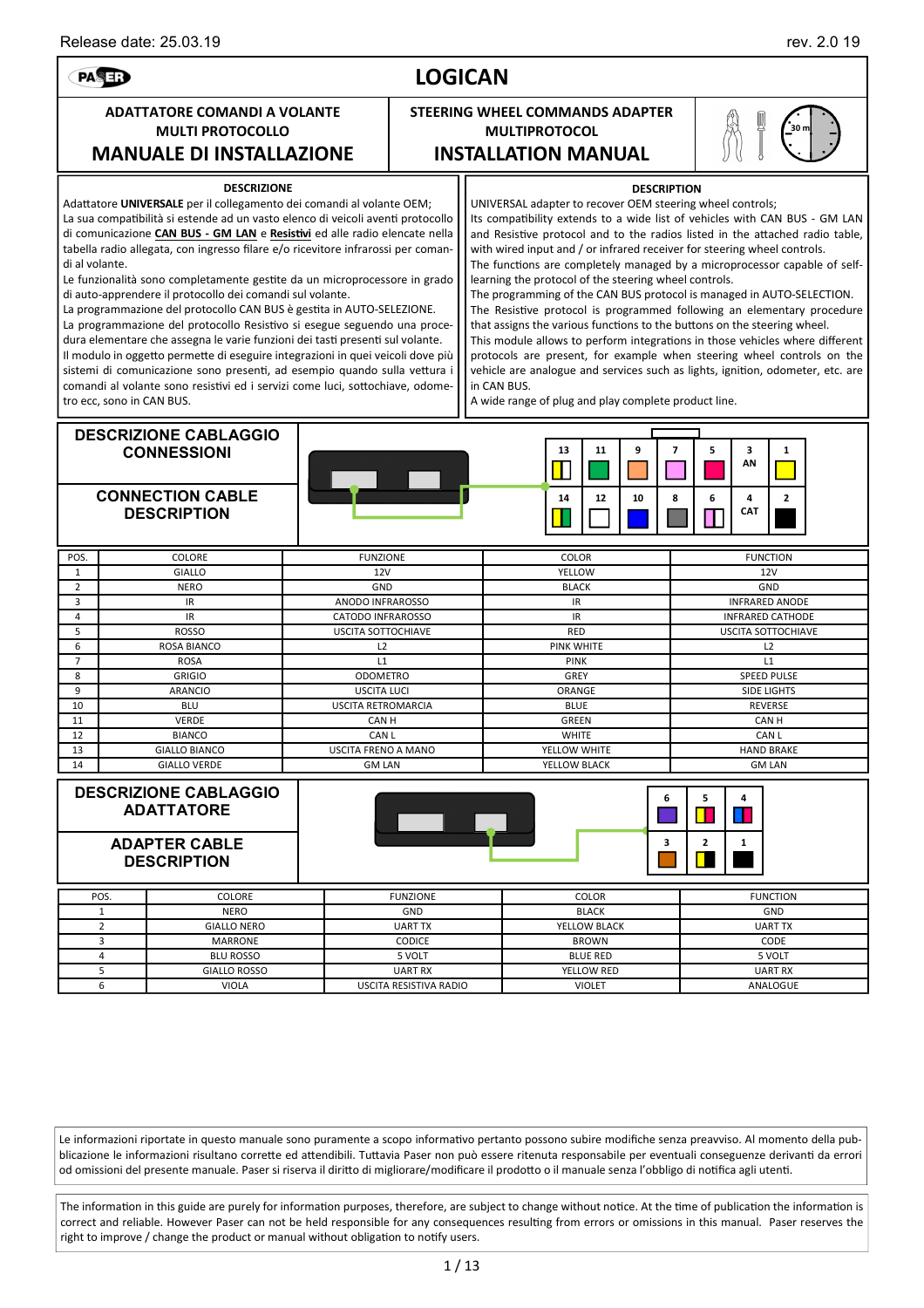PASE:

**30 m** 

## **LOGICAN**

### **ADATTATORE COMANDI A VOLANTE MULTI PROTOCOLLO MANUALE DI INSTALLAZIONE**

## **STEERING WHEEL COMMANDS ADAPTER MULTIPROTOCOL INSTALLATION MANUAL**

| IVIANUALE DI INSTALLAZIONE                                                                 |                                | <b>INSIALLATION IVIANUAL</b>                                                             | $U$ W |  |  |  |
|--------------------------------------------------------------------------------------------|--------------------------------|------------------------------------------------------------------------------------------|-------|--|--|--|
| <b>CARATTERISTICHE LOGICAN</b>                                                             | <b>LOGICAN CHARACTERISTICS</b> |                                                                                          |       |  |  |  |
| Logican presenta caratteristiche innovative che permettono di integrare radio navigatori   |                                | Logican offers innovative features that make it possible to integrate radio navigators   |       |  |  |  |
| e dispositivi aftermarket in modo semplice ed intuitivo.                                   |                                | and aftermarket devices in a simple and intuitive way.                                   |       |  |  |  |
| Il software di Logican è figlio delle esperienze dei prodotti precedenti come Unican,      |                                | Logican software is a product of previous product experiences such as Unican, Unico      |       |  |  |  |
| Unico dual, Unicom ecc.                                                                    |                                | dual, Unicom etc.                                                                        |       |  |  |  |
| Al fine di semplificare le impostazioni in base alle caratteristiche del veicolo, Logican  |                                | In order to simplify the settings based on vehicle characteristics, Logican offers a 16- |       |  |  |  |
| offre un display a 16 segmenti in grado di fornire tutte le informazioni e le impostazioni |                                | segment display that can provide all the information and                                 |       |  |  |  |
| disponibili.                                                                               |                                | settings available.                                                                      |       |  |  |  |
| Non $\lambda$ processes also software di configurazione no tentamene di DC e ADD su        |                                |                                                                                          |       |  |  |  |

Non è necessario alcun software di configurazione ne tantomeno di PC o APP su Smartphone / Tablet, le impostazioni sono tutte gestite direttamente dal display di Logican.

### No configuration software is needed, neither PC or APP on Smartphone / Tablet, the settings are all managed directly from the Logican display.



Alimentando il modulo, il display si illumina presentando la scritta Logican e la versione software V. 001 (o l'ultima aggiornata).

Il LED del modulo comincerà a lampeggiare VERDE e ROSSO, questo significa che il modulo è in attesa della linea CANBUS e che la funzione di apprendimento resistivo è attiva.

Se il veicolo è CANBUS, il modulo eseguirà l'auto selezione del protocollo auto (impostazione di default) ed al riconoscimento del veicolo (pochi secondi) il LED di Logican si accenderà VERDE a conferma di protocollo riconosciuto ed impostato. Il display rimane illuminato circa 1 minuto, dopo di che si spegne l'illuminazione pur rimanendo accese le scritte.

Il display si spegne totalmente solo quando il modulo va in basso consumo, se disalimentato o l'attività canbus viene a mandare il display si spegne del tutto.

### **MENU DI LOGICAN**

La gestione del MENU di Logican è semplice ed intuitiva.

Premendo un tasto del modulo il display si illumina.

Ora premendo il tasto di destra avanziamo l'elenco principale che offre le voci MENU, DATA ORA (da impostare), SERVICES (stato dei servizi CANBUS).

By powering up the module, display lights up with Logican logo and software version V. 001 (or the last updated).

The LED of the module will start to flash GREEN and RED, this means that the module is waiting for the CANBUS line and that the resistive learning function is active.

If the vehicle is CANBUS, the module will auto-select the auto protocol (default setting) and upon recognition of the vehicle (a few seconds) the Logican LED will light GREEN to confirm the recognized and set protocol.

The display remains illuminated for about 1 minute, after which the lighting switches off while the writing remains lit.

The display switches off completely only when the module is in sleep mode, which means that if the power supply is switched off or the canbus activity is not active, the display switches off completely.

### **LOGICAN MENU**

The management of the Logican MENU is simple and intuitive.

By pressing a button on the module the display lights up.

Now by pressing the right button we advance the main list offering the voices MENU, DATE TIME (to be set), SERVICES (status of CANBUS services).

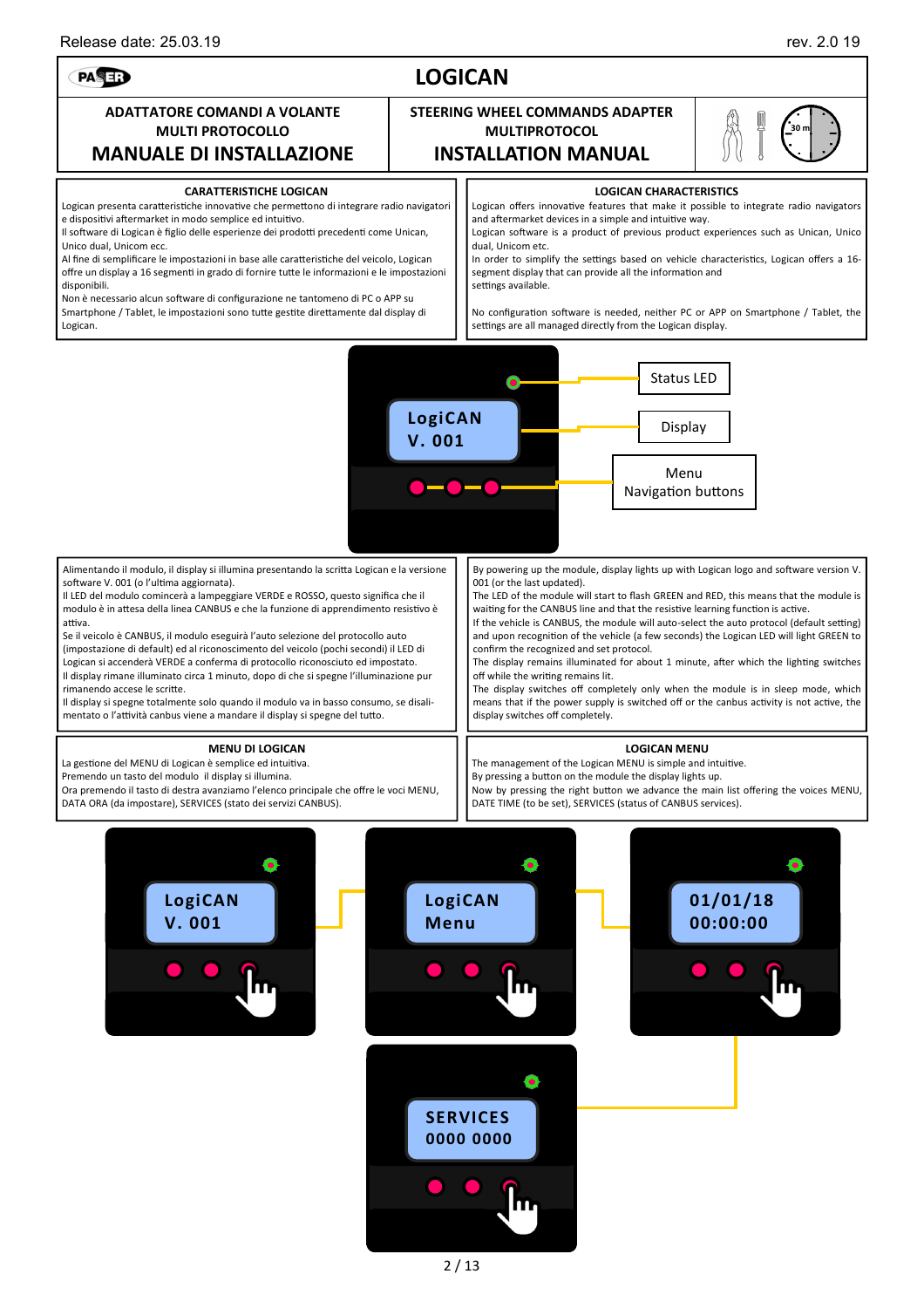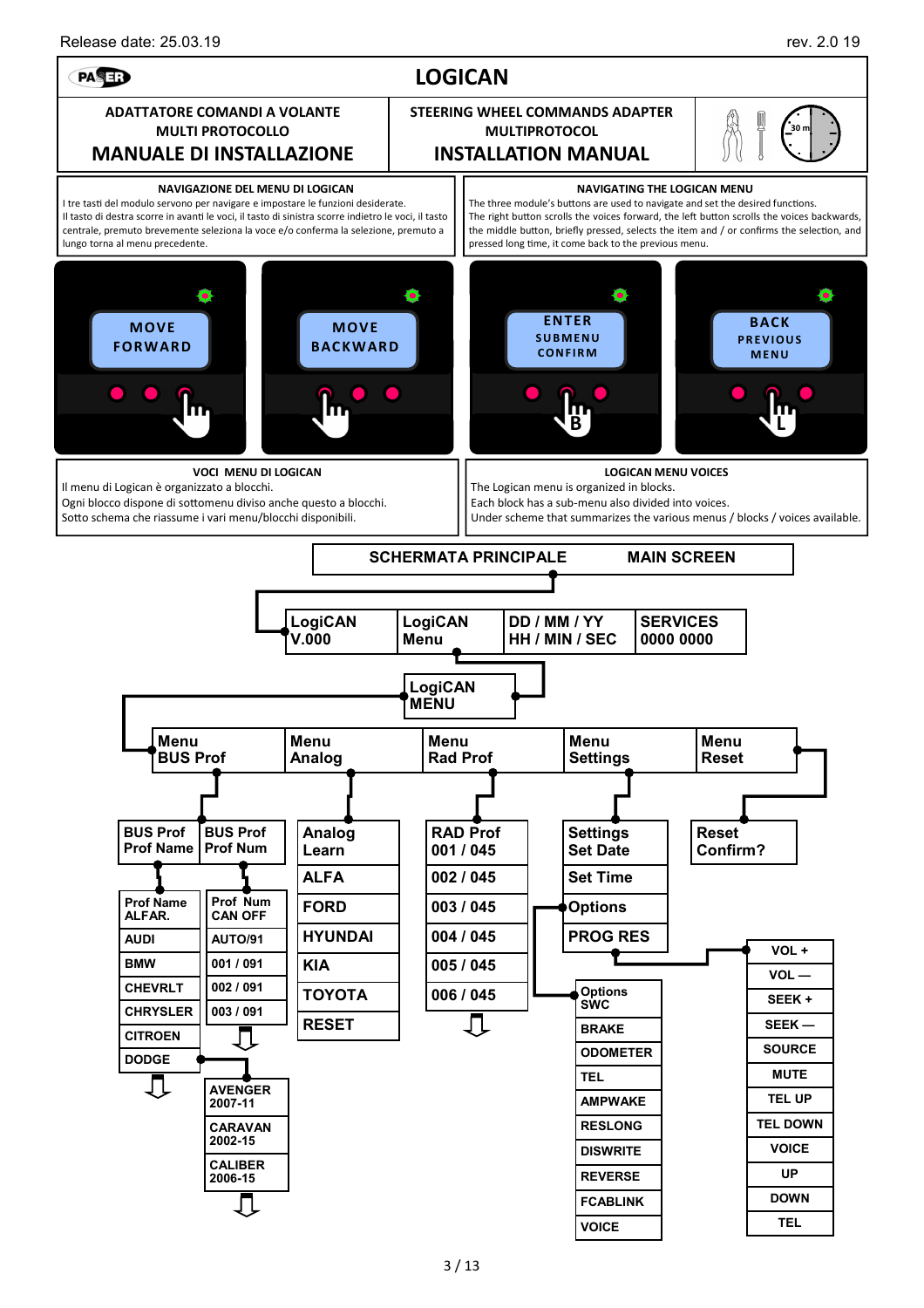## PASE?

### **ADATTATORE COMANDI A VOLANTE MULTI PROTOCOLLO MANUALE DI INSTALLAZIONE**

### **SELEZIONE PROFILO CANBUS**

Logican quando viene alimentato e connesso ad una linea CANBUS compatibile, riconosce in automatico il protocollo auto e si imposta pronto per funzionare, la conferma è data dal LED che diventa VERDE.

Se per qualche motivo il riconoscimento automatico non andasse a buon fine, il LED lampeggia VERDE e ROSSO.



Quindi premere il tasto centrale brevemente per accedere al Menu.

Selezionare la prima voce BUS Prof per entrare nella selezione dei Profili canbus disponibili. La selezione si può eseguire ricercando il modello di veicolo per nome tramite il **ProfName** o tramite il **Prof Num** secondo la tabella Compatibilità allegata. L'esempio sotto mostra la selezione tramite il ProfName.

Una volta nel blocco **ProfName** sarà visualizzata il primo brand auto disponibile che è Alfa Romeo (ALFAR.) Premendo il tasto di destra scorreremo l'elenco di brand auto disponibili. Nell'esempio vogliamo impostare FIAT 500 quindi premeremo il tasto di destra sino a FIAT del 2015.

# **STEERING WHEEL COMMANDS ADAPTER**

**MULTIPROTOCOL INSTALLATION MANUAL**



### **CANBUS PROFILE SELECTION**

Logican, once powered and connected to a compatible CANBUS line, automatically recognizes the car protocol and sets it ready to operate, this operation is confirmed by the LED which turns GREEN.

If for some reason the automatic recognition is not successful, the LED flashes alternately GREEN and RED.



Now press briefly the centre button to access the Menu.

Select the first BUS Prof entry to enter the selection of available canbus profiles. Selection can be made by searching the vehicle model in the ProfName menu or through **Prof Num** according to the attached Compatibility table.

The example below shows the selection via ProfName.

₩

**ProfNam e ALFAR.** 

Once in the **ProfName** block you will see the first available car brand that is Alfa Romeo (ALFAR.) Pressing the right button will scroll through the list of available auto brands. For the example we want to set new FIAT 500, consequently it must to press right button many time until to visualize FIAT.

> **ProfNam e FIAT**

Ó



Ora premendo il tasto centrale entriamo nel sottomenu FIAT dove vengono elencati i modelli e gli anni di compatibilità.

Il primo profilo viene visualizzato, con il tasto di destra scorriamo i modelli disponibili, trovato quello di interesse è sufficiente premere il tasto centrale.

Logican chiederà la conferma, premendo il tasto centrale brevemente andremo ad impostare il protocollo. Il LED diventerà VERDE fisso e Logican uscirà dal menu. Il profilo è correttamente impostato.

Now by pressing the central button we enter the FIAT submenu where the models and years of compatibility are listed.

The first profile is displayed, with the right button scroll through the available models, found the one of interest just press the central button.

Logican will ask for confirmation, by pressing the central button briefly we will set the protocol. The LED will turn GREEN steady and Logican will exit the menu. The profile is correctly set.



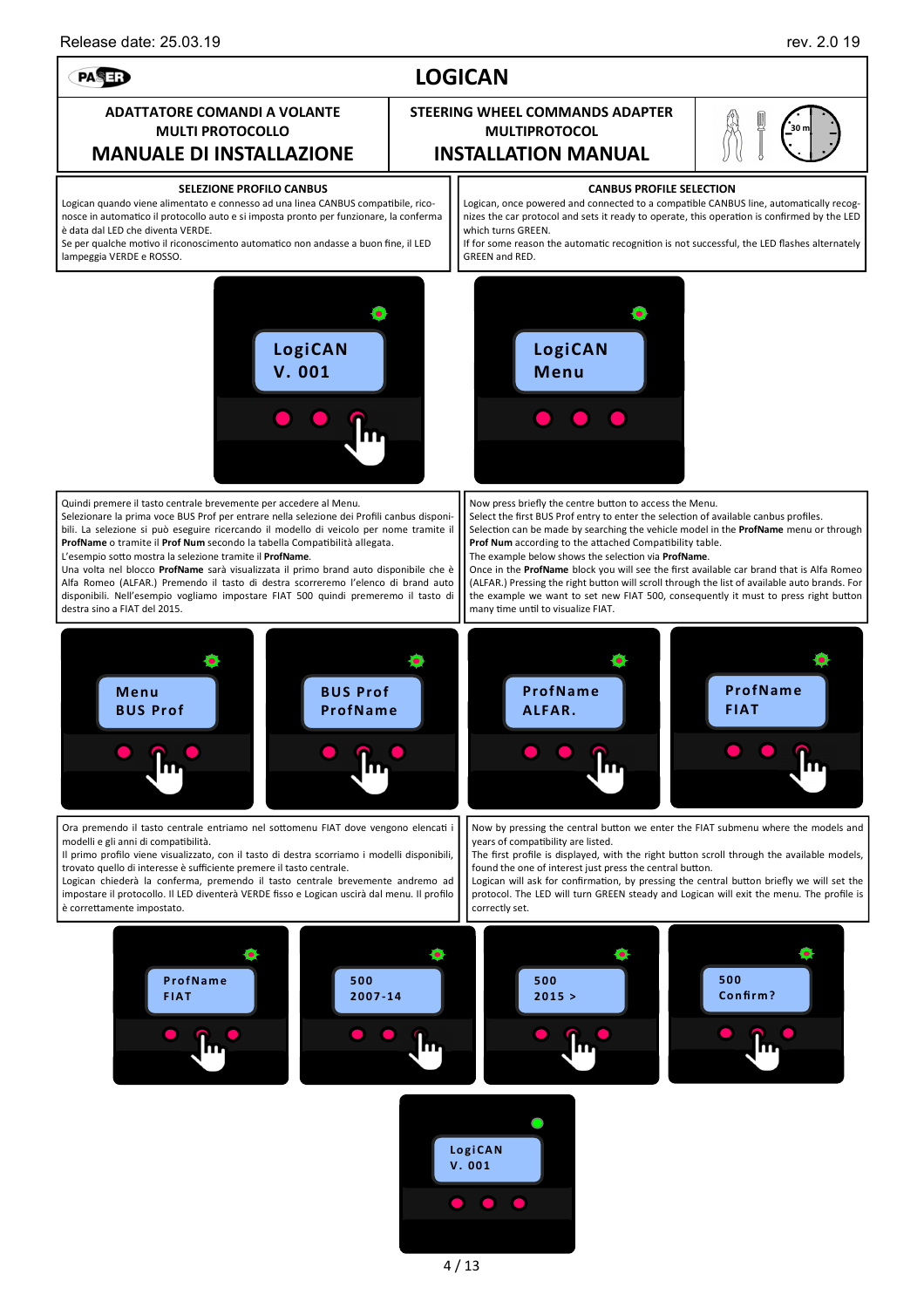

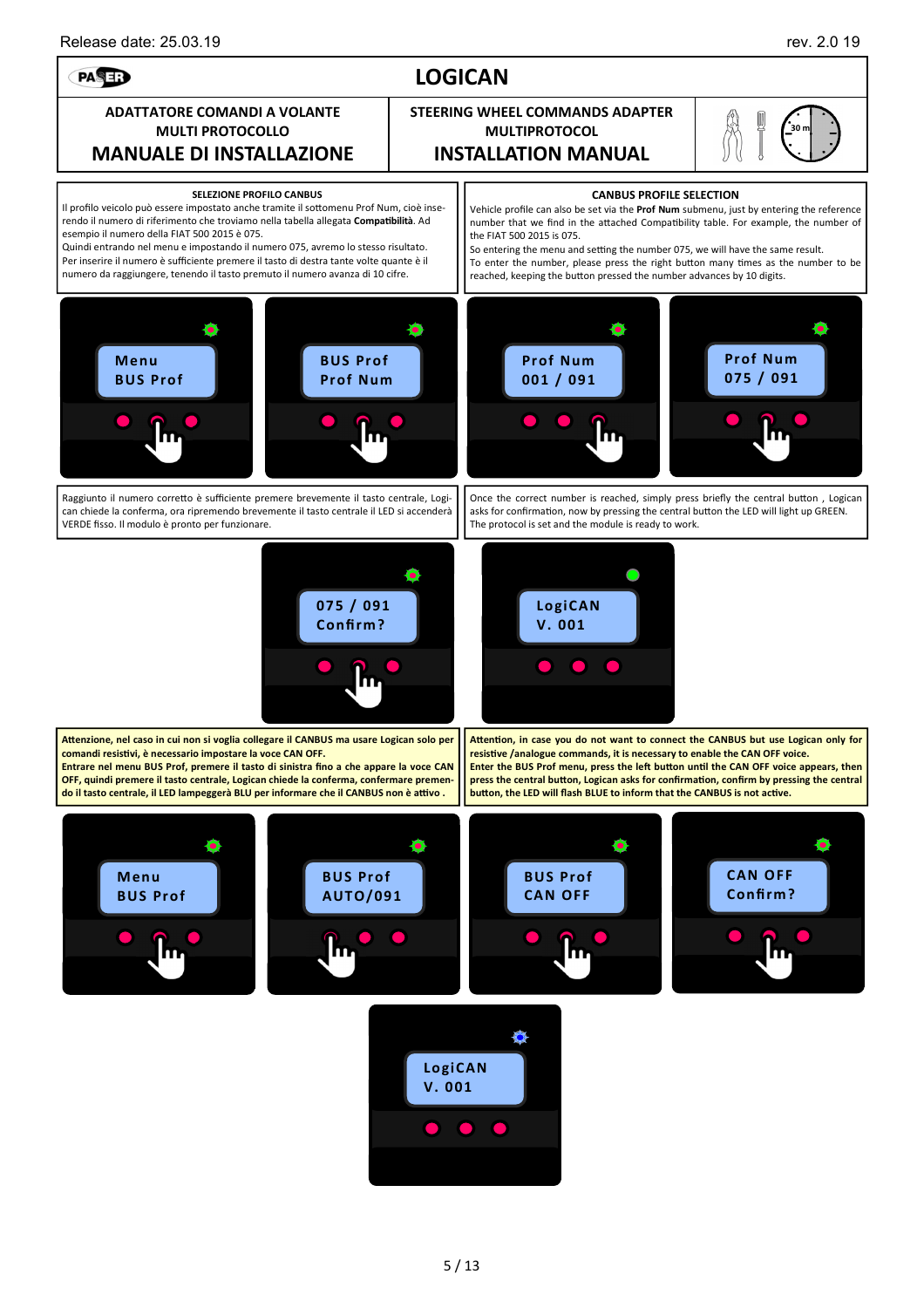

La prima è VOLUME +, Logican chiederà di premere il tasto sul volante VOL+, Una volta premuto presenterà la seconda funzione che è VOLUME —, Logican chiederà di premere il tasto sul volante VOL -, e così via per tutte le funzioni e tasti sul volante disponibili.

The first one is VOLUME +, Logican will ask to press the button on the steering wheel VOL +, Once pressed it will present the second function which is VOLUME -, Logican will ask to press the button on the steering wheel VOL -, and so on for all the functions and keys on the steering wheel available.



la configurazione premere e tenere premuto l'ultimo tasto appreso fino che il LED si accende BLU fisso.

uration, press and hold pressed the last button learned until the LED lights up BLUE steady.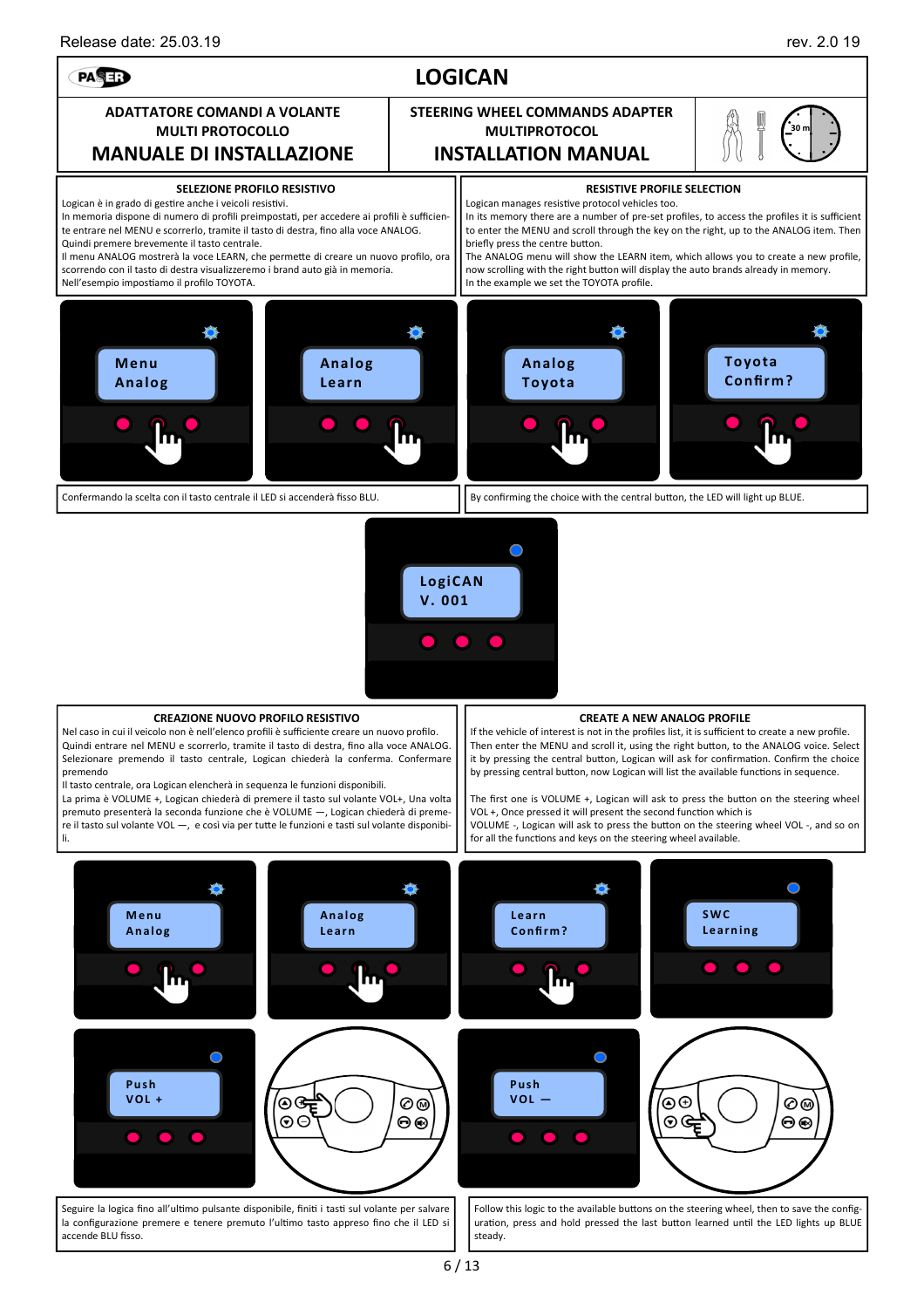### **LOGICAN**  PASE? **ADATTATORE COMANDI A VOLANTE STEERING WHEEL COMMANDS ADAPTER MULTI PROTOCOLLO MULTIPROTOCOL 30 m MANUALE DI INSTALLAZIONE INSTALLATION MANUAL SELEZIONE PROFILO RESISTIVO RESISTIVE PROFILE SELECTION**  Logican può gestire fino ad un massimo di 11 tasti e 11 funzioni. Alcuni modelli di radio Logican can manage up to a maximum of 11 buttons and 11 functions. Some radio gestiscono 4 funzioni soltanto, in questo caso si assegneranno le funzioni preferite. models handle 4 functions only, in this case you can assign the favourite functions. Logican offre una sequenza di funzioni che vengono proposte man mano che si procede Logican offers a list of functions that are proposed by proceeding with programming. con la programmazione. If a function is not of interest you can override it, to do this simply press the right button Se un funzione non è di interesse è possibile scavalcarla, per fare ciò è sufficiente preon the form and the next function will be displayed. mere il tasto di destra del modulo e verrà visualizzata la funzione successiva.  $\bigcap$  $\bigcap$ **Push Push VOL + VOL —**  E' possibile salvare il nuovo profilo anche arrivando alla voce del menu SWC SAVE. It is possible to save a new profile also arriving at the SWC SAVE voice in the menu. Per arrivarci premere il tasto di destra fino a che si visualizza SAVE, automaticamente il To get there, press the right button until SAVE is displayed, the profile is automatically profilo viene salvato. saved.  $\bigcap$  $\bigcap$ **SWC LogiCAN SAVE V.001**  O, Nel menu Analog è disponibile anche la voce RESET, se selezionata questa funzione RESET voice is available in the Analog menu, if selected, this function deletes the stored cancella il profilo memorizzato ed il LED torna a lampeggiare. profile and the LED flashes again. 羨  $\bigcirc$ **LogiCAN Analog Reset Reset Confirm ? V.001**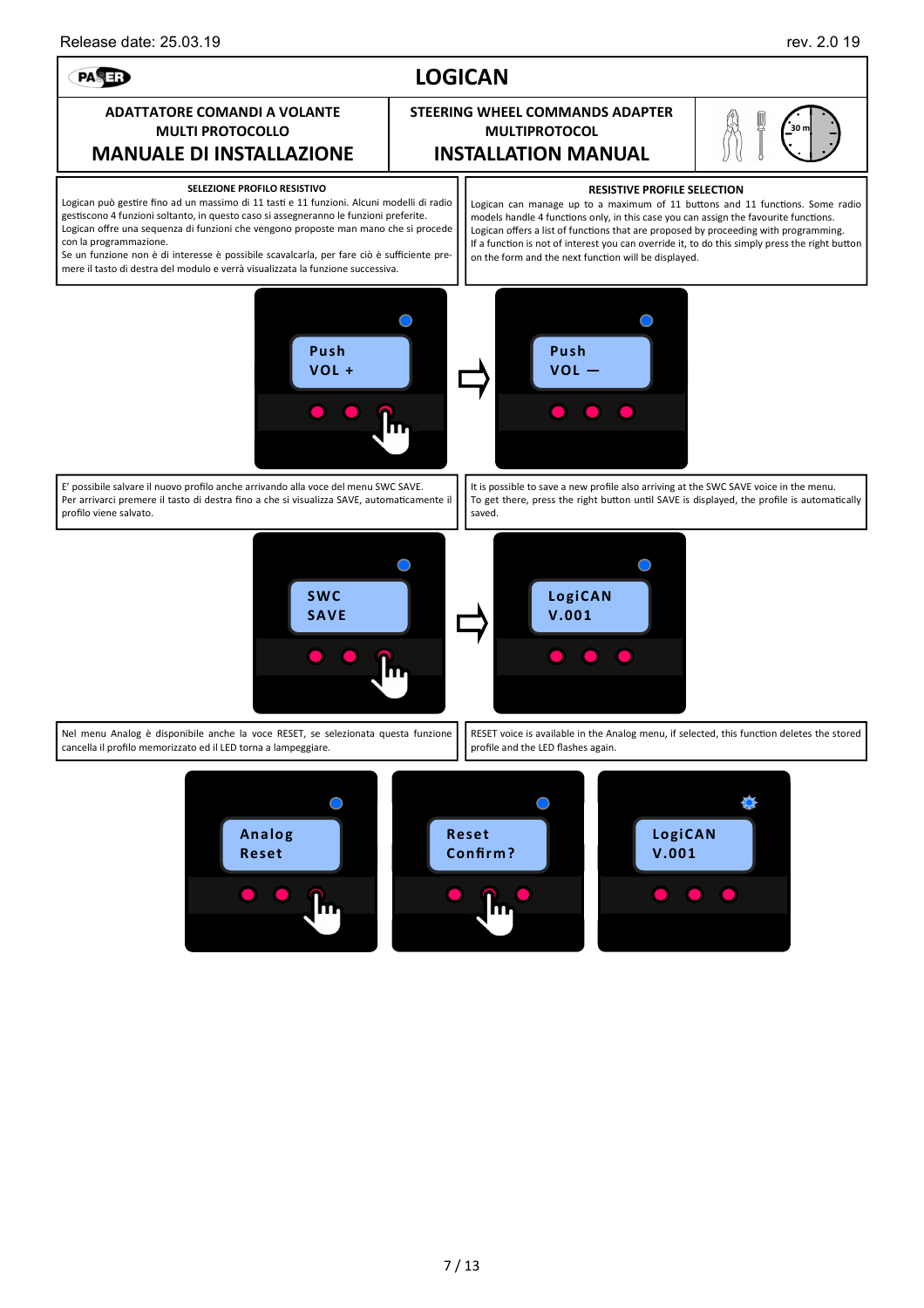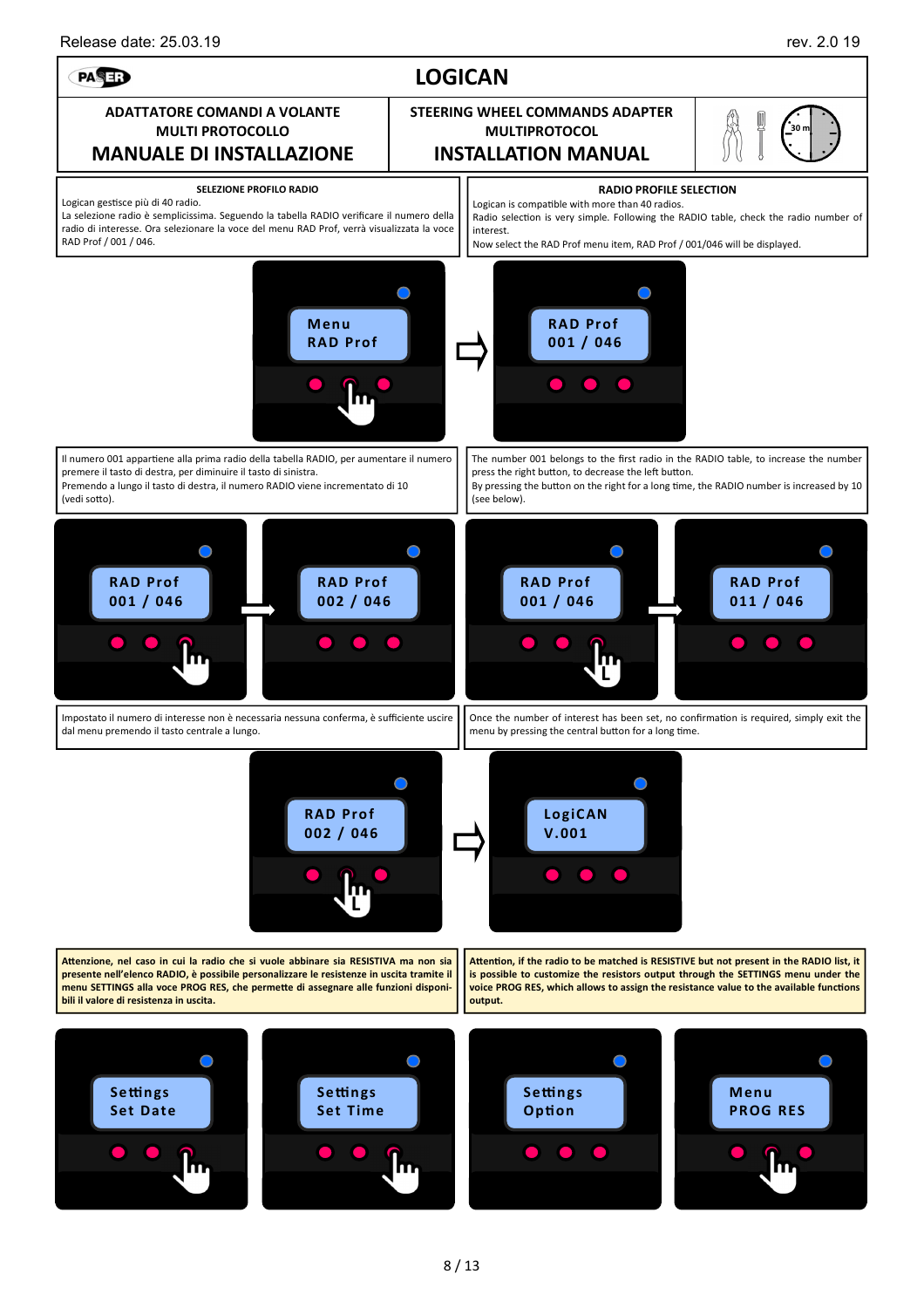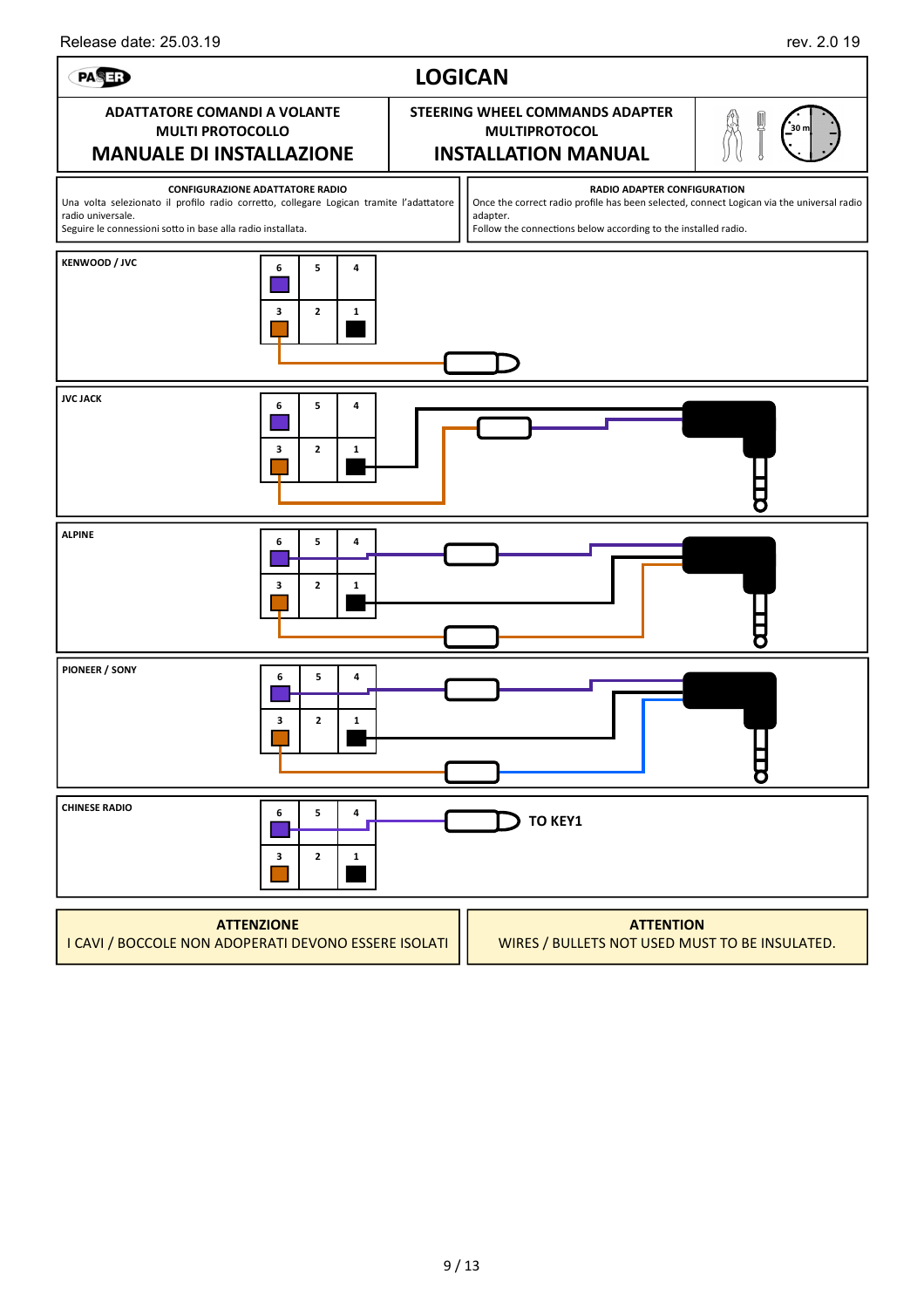lunga del tasto centrale.

### **LOGICAN**  PASE? **ADATTATORE COMANDI A VOLANTE STEERING WHEEL COMMANDS ADAPTER MULTI PROTOCOLLO MULTIPROTOCOL 30 m MANUALE DI INSTALLAZIONE INSTALLATION MANUAL** Logican può gestire fino a 12 tasti e 12 funzioni resistive per dare compatibilità alle Logican can manage up to 11 keys on a choice of 12 resistive functions to give compatiradio resistive che non sono in elenco. Selezionando la funzione desiderata, il displav bility to resistive radios that are not listed. By selecting the desired function, the display presenterà ad ogni pressione del tasto destro un valore di resistenza impostabile come will show each time you press the right button a resistance value that can be set as uscita. output. Il ventaglio di valori impostabili vanno dai 200 ohm a 50 k ohm, con step di 200 ohm tra The range of settable values is from 200 ohms to 50 k ohms, with 200 ohm steps beun valore e il seguente. tween a value and the following.  $\bigcirc$  $\cap$ O  $\subset$ **PROG RES VOL + Menu PROG RES PROG RES VOL + VOL + 0 Ω VOL + PROG RES 200 Ω VOL — PROG RES VOL + 400 Ω SEEK + PROG RES VOL + SEEK — 600 Ω PROG RES VOL + SOURCE …………….. PROG RES VOL + MUTE 50000 Ω PROG RES TEL UP PROG RES TEL DOWN PROG RES VOICE PROG RES UP PROG RES DOWN PROG RES TEL**  Una volta impostato il valore necessario, per confermare basta uscire con la pressione Once the required value has been set, to confirm, just exit with the long press of the

central button.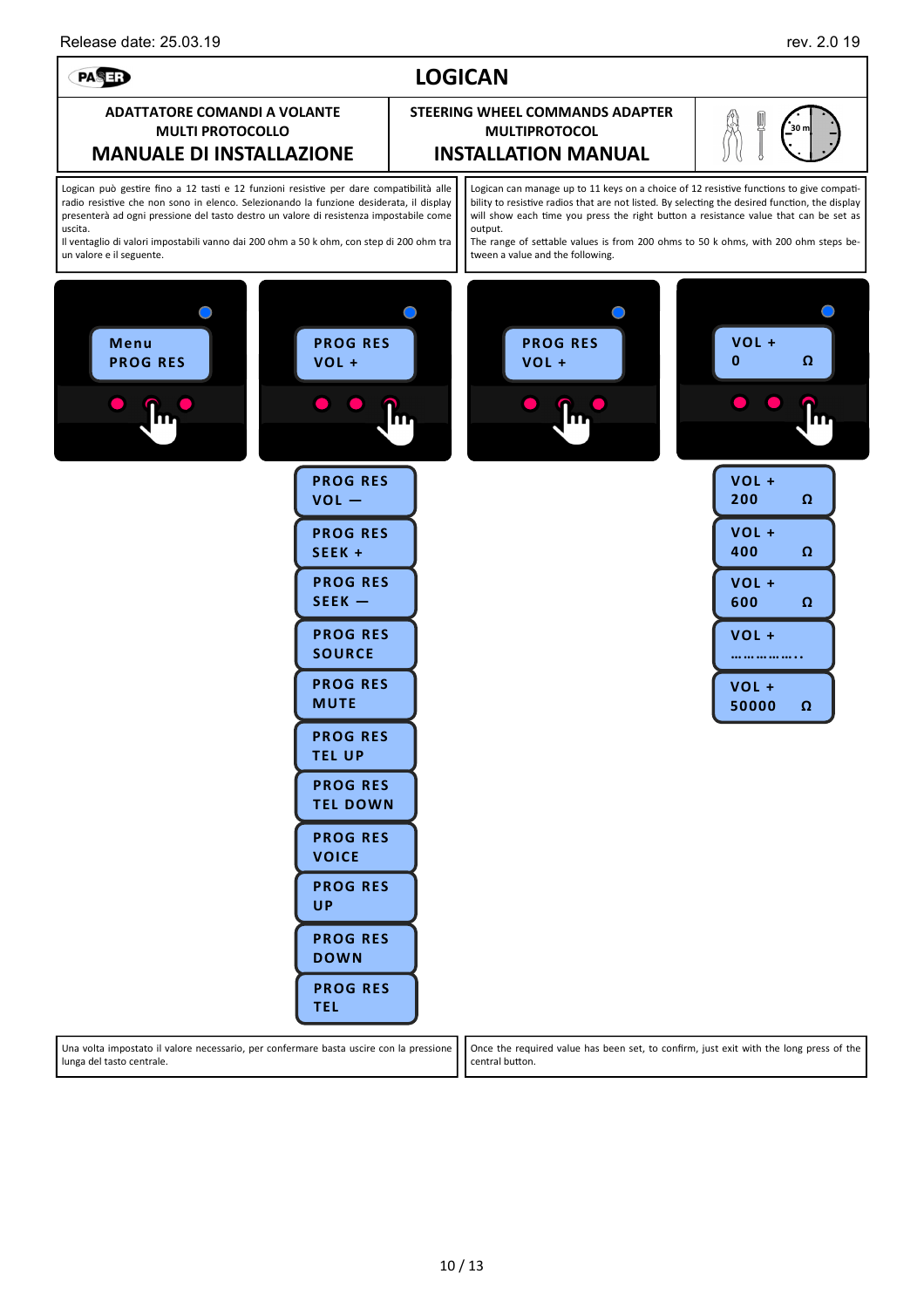### Release date: 25.03.19 **rev. 2.0 19** rev. 2.0 19 **LOGICAN**  PASE? **ADATTATORE COMANDI A VOLANTE STEERING WHEEL COMMANDS ADAPTER MULTI PROTOCOLLO MULTIPROTOCOL 30 m MANUALE DI INSTALLAZIONE INSTALLATION MANUAL IMPOSTAZIONI SETTINGS**  Le diverse tipologie di auto comportano diverse impostazioni di Logican. The different types of cars involve different Logican settings. The management of these parameters takes place in the SETTINGS menu voice. La gestione di questi parametri avviene nella voce menu SETTINGS. Per selezionare navigare il menu fino alla voce Settings quindi premere il tasto centrale To select the menu Settings voice and then press the centre button to enter. In this per accedere. In questo blocco sono disponibili 3 voci: block, 3 voices are available: **Set Date**, per impostare giorno, mese anno. Set Date, to set day, month, year. **Set Time**, per impostare l'ora. Set Time, to set the time. Option, per impostare parametri diversi dallo standard. La tabella sotto dettaglia le Options, to set different parameters from the standard. The table below details the impostazioni possibili. possible settings  $\bigcirc$  $\bigcap$  $\bigcap$  $\bigcap$ **M e n u S e H n g s S e H n g s S e H n g s S e H n g s Set Date Set Time O p o n s**  Per accedere a qualsiasi delle 3 voci premere il tasto centrale. To access any of the 3 voices, please press the centre button. Una volta entrati modificare il parametro secondo le esigenze, quindi non è necessaria la Once entered, modify the parameter according to the needs, once modified it is not conferma ma è sufficiente premere il tasto centrale a lungo per uscire e memorizzare il necessary to confirm, but it is sufficient to press the central key for a long time to exit parametro. and memorize the new parameter. **Menu Options** La voce Options permette di cambiare dei parametri di Logican. Il primo parametro disponibile è SWC. Sotto una esemplificazione del menu parametri e delle relative funzioni. **SEEK | ALWAYS | DASHBRD | UNDVOL SPEED SEEK SEMPRE SEEK DISPONIBILI 10 SEEK DISPONIBILI SEEK DISPONIBILI SOTTO IL MENU AUDIO DEL**   $\bigcirc$ **DISPONIBILI SEC DOPO VOLUME SOPRA I 3 KM ORARI VEICOLO VW / MERCEDES**  BRAKE | STANDARD | SPD3KM | SPD20KM | BUZZOUT | B&MEOUT **Options USCITA GND USCITA FRENO USCITA FRENO USCITA FRENO GESTI-USCITA FRENO GESTI-DISPONIBILE SOTTO I 3 TA COME TA COME DISPONIBILE DISPONIBILE SOTTO I SWC A FRENO TIRATO Km/h 20 Km/h SIMULAZIONE SIMULAZIONE DEI SENSORI DI USCITA MUTE PER Options PARCHEGGIOOEM FIAT CON SISTEMA BLUE&ME BRAKE ODOMETER** 23Kppm 11.5Kppm 8Kppm 4Kppm  **FREQUENZA FREQUENZA FREQUENZA FREQUENZA Options ODOMETRO ODOMETRO ODOMETRO ODOMETRO ODOM ETER 26000 IMPULSI PER 13000 IMPULSI PER 8000 IMPULSI PER 4000 IMPULSI PER MIGLIO MIGLIO MIGLIO MIGLIO Options** TEL | SMART | NORMAL | NOACTIVE  **MULTIPLA FUNZIONE SINGOLA FUNZIONE TEL TASTI TELEFONO NON ATTIVI TASTI TELEFONO TASTI RISPONDI: RISPONDI / TELEFONO Opon s RISPONDI: RISPONDI VOICE AM PWAKE RIFIUTA: RIAGGANCIA RIFIUTA: RIAGGANCIA AMPWAKE ACTIVE NOACTIVE AMPLIWAKE UP AMPLIWAKE UP Options ATTIVO NON ATTIVO RESLONG RESLONG OUTSHORT OUTLONG USCITA RESISTIVA USCITA RESISTIVA Options MODULATA CONTINUA PER 5 SECONDI CONSECUTIVI DISWRITE DISWRITE ACTIVE NOACTIVE SCRITTURA FUNZIONE FUNZIONE NON Options DISPLAY DISPONIBILE DISPONIBILE REVERSE VW/MB/OPEL/MAZDA REVERSE STANDARD AMPS Options USCITA POSITIVA A USCITA POSITIVA A USCITA RETROMARCI RETROMARCIA INSERI-RETROMARCIA INSERI-FCABLINK TA TA E FINO A 10KM/H DI VELOCITA' Options FCABLINK NOASCTIVE MODE 1 MODE 2 VOICE GESTIONE COMUNICAZIONE COMUNICAZIONE PER COMUNICAZIONE PER LAMPEGGIO NON ATTIVA DISABILITARE DISABILITARE KM FIAT LAMPEGGIO KM LAMPEGGIO KM METODO 2 METODO 1 VOICE ACTIVE NOACTIVE**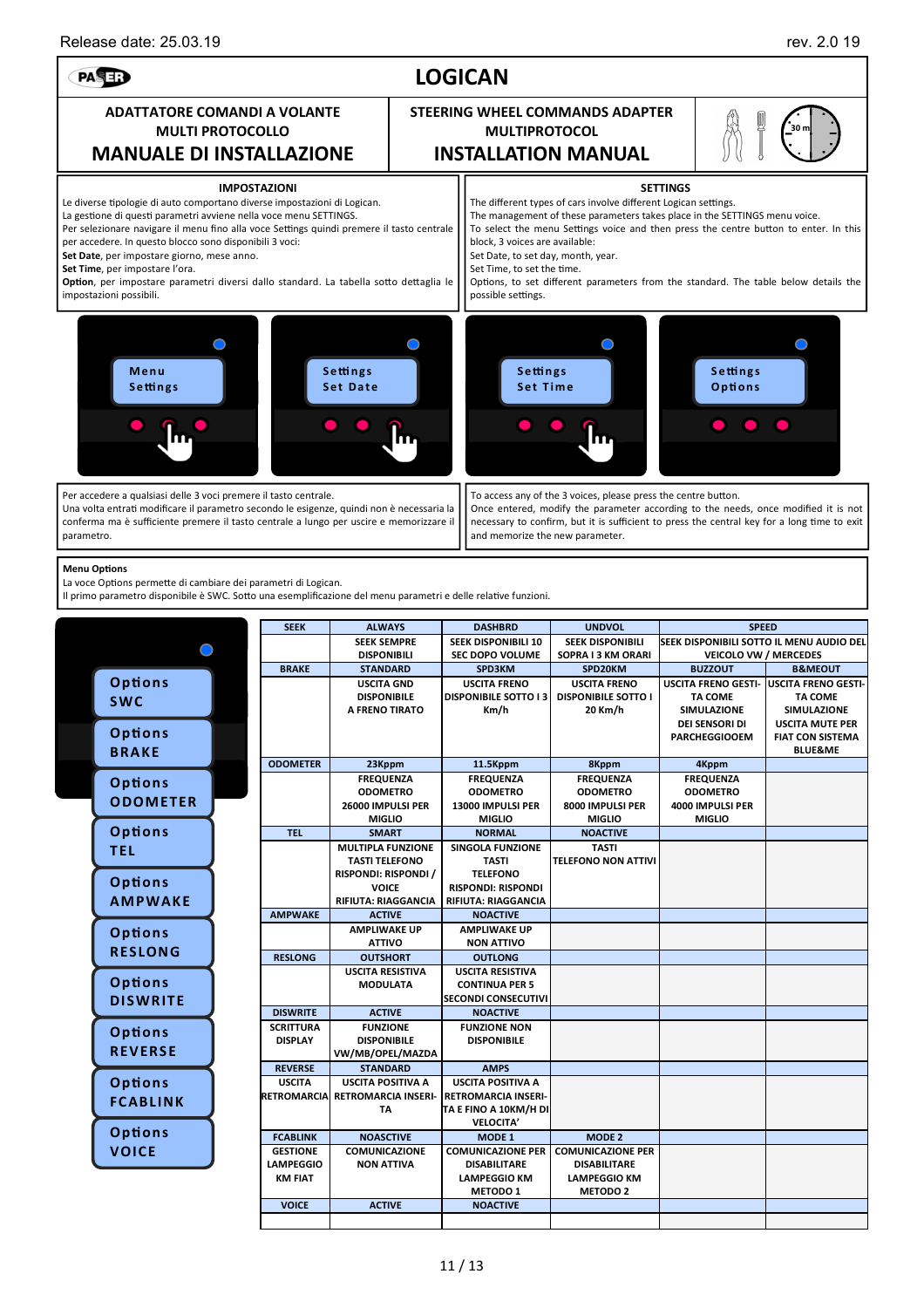# **LOGICAN**

## **STEERING WHEEL COMMANDS ADAPTER MULTIPROTOCOL**

**MANUALE DI INSTALLAZIONE INSTALLATION MANUAL**

**MENU OPTIONS** 

The Options voice allows you to change Logican parameters.

The first parameter available is SWC. Below an example of the parameter menu and its functions.

|  |                 | <b>SEEK</b>        | <b>ALWAYS</b>                                               | <b>DASHBRD</b>                                         | <b>UNDVOL</b>             | <b>SPEED</b>                               |                         |
|--|-----------------|--------------------|-------------------------------------------------------------|--------------------------------------------------------|---------------------------|--------------------------------------------|-------------------------|
|  |                 |                    | <b>SEEK ALWAYS</b>                                          | SEEK AVAILABLE FOR                                     | <b>SEEK AVAILBLE</b>      | SEEK AVAILABLE UNDER VW / MERCEDES         |                         |
|  |                 |                    | <b>AVAILABLE</b>                                            | <b>10 SEC AFTER VOLUME</b>                             | <b>OVER 3 KM SPEED</b>    | <b>AUDIO CAR MENU</b>                      |                         |
|  |                 | <b>BRAKE</b>       | <b>STANDARD</b>                                             | SPD3KM                                                 | SPD20KM                   | <b>BUZZOUT</b>                             | <b>B&amp;MEOUT</b>      |
|  | <b>Options</b>  |                    | <b>GND OUTPUT</b>                                           | <b>HAND BRAKE OUTPUT</b>                               | <b>HAND BRAKE OUTPUT</b>  | <b>HAND BRAKE OUTPUT HAND BRAKE OUTPUT</b> |                         |
|  | <b>SWC</b>      |                    | <b>AVAILABLE WITH HAND</b>                                  | <b>AVAILABLE UNDER 3</b>                               | <b>AVAILABLE UNDER 20</b> | <b>SIMULATING OEM</b>                      | <b>SIMULATING</b>       |
|  |                 |                    | <b>BRAKE ACTIVE</b>                                         | Km/h SPEED                                             | Km/h SPEED                | <b>BUZZER TO RECOVER</b>                   | <b>BLUE&amp;ME MUTE</b> |
|  |                 |                    |                                                             |                                                        |                           | <b>PDC CAR SOUND</b>                       |                         |
|  | Options         |                    |                                                             |                                                        |                           |                                            |                         |
|  | <b>BRAKE</b>    |                    |                                                             |                                                        |                           |                                            |                         |
|  |                 | <b>ODOMETER</b>    | 23Kppm                                                      | 11.5Kppm                                               | 8Kppm                     | 4Kppm                                      |                         |
|  | Options         |                    | SPEED PULSE SIGNAL                                          | SPEED PULSE SIGNAL                                     | SPEED PULSE SIGNAL        | SPEED PULSE SIGNAL                         |                         |
|  | <b>ODOMETER</b> |                    | <b>23000 PULSES PER MILE</b>                                | 11500 PULSES PER                                       |                           | 8000 PULSES PER MILE 4000 PULSES PER MILE  |                         |
|  |                 |                    |                                                             | <b>MILE</b>                                            |                           |                                            |                         |
|  | Options         | <b>TEL</b>         | <b>SMART</b>                                                | <b>NORMAL</b>                                          | <b>NOACTIVE</b>           |                                            |                         |
|  | <b>TEL</b>      |                    | <b>MULTIPLE FUNCTION</b>                                    | <b>SINGLE FUNCTION</b>                                 | <b>FUNTION NOT</b>        |                                            |                         |
|  |                 |                    | PHONE BUTTONS                                               | <b>PHONE BUTTONS</b>                                   | <b>ACTIVE</b>             |                                            |                         |
|  |                 |                    | PHONE UP: OPEN CALL / PHONE UP: OPEN CALL                   |                                                        |                           |                                            |                         |
|  | Options         |                    | <b>VOICE</b>                                                | PHONE DOWN: CLOSE                                      |                           |                                            |                         |
|  | <b>AMPWAKE</b>  |                    | PHONE DOWN: CLOSE                                           |                                                        |                           |                                            |                         |
|  |                 | <b>AMPWAKE</b>     | <b>ACTIVE</b>                                               | <b>NOACTIVE</b>                                        |                           |                                            |                         |
|  | Options         |                    | <b>AMPLIWAKE UP</b>                                         | <b>AMPLIWAKE UP</b>                                    |                           |                                            |                         |
|  | <b>RESLONG</b>  |                    | <b>ENABLED</b>                                              | <b>DISABLED</b>                                        |                           |                                            |                         |
|  |                 | <b>RESLONG</b>     | <b>OUTSHORT</b>                                             | <b>OUTLONG</b>                                         |                           |                                            |                         |
|  |                 |                    | <b>ANALOGUE OUTPUT</b>                                      | <b>ANALOGUE OUTPUT</b>                                 |                           |                                            |                         |
|  | Options         |                    | MODULATED                                                   | <b>5 SECONDS LENGHT</b>                                |                           |                                            |                         |
|  | <b>DISWRITE</b> |                    |                                                             |                                                        |                           |                                            |                         |
|  |                 | <b>DISWRITE</b>    | <b>ACTIVE</b>                                               | <b>NOACTIVE</b>                                        |                           |                                            |                         |
|  | Options         | <b>DISPLAY</b>     | <b>FUNCTION AVAILABLE</b>                                   | <b>FUNCTION</b>                                        |                           |                                            |                         |
|  | <b>REVERSE</b>  | <b>WRITING</b>     | <b>FOR</b>                                                  | <b>DISABLED</b>                                        |                           |                                            |                         |
|  |                 |                    | VW/MB/OPEL/MAZDA                                            |                                                        |                           |                                            |                         |
|  |                 | <b>REVERSE</b>     | <b>STANDARD</b>                                             | <b>AMPS</b>                                            |                           |                                            |                         |
|  | Options         | <b>USCITA</b>      | <b>USCITA POSITIVA A</b><br>RETROMARCIA RETROMARCIA INSERI- | <b>USCITA POSITIVA A</b><br><b>RETROMARCIA INSERI-</b> |                           |                                            |                         |
|  | <b>FCABLINK</b> |                    | TA                                                          | TA E FINO A 10KM/H DI                                  |                           |                                            |                         |
|  |                 |                    |                                                             | <b>VELOCITA'</b>                                       |                           |                                            |                         |
|  | Options         | <b>FCABLINK</b>    | <b>NOASCTIVE</b>                                            | MODE 1                                                 | <b>MODE 2</b>             |                                            |                         |
|  | <b>VOICE</b>    | <b>FCA CLUSTER</b> | <b>COMMUNICATION</b>                                        | <b>COMMUNICATION</b>                                   | <b>COMMUNICATION</b>      |                                            |                         |
|  |                 | KM BLINKING        | <b>DISABLED</b>                                             | <b>MODE 1 ENABLED</b>                                  | <b>MODE 2 ENABLED</b>     |                                            |                         |
|  |                 |                    |                                                             |                                                        |                           |                                            |                         |
|  |                 |                    |                                                             |                                                        |                           |                                            |                         |
|  |                 | <b>VOICE</b>       | <b>ACTIVE</b>                                               | <b>NOACTIVE</b>                                        |                           |                                            |                         |
|  |                 |                    |                                                             |                                                        |                           |                                            |                         |



PASE:

## **ADATTATORE COMANDI A VOLANTE MULTI PROTOCOLLO**